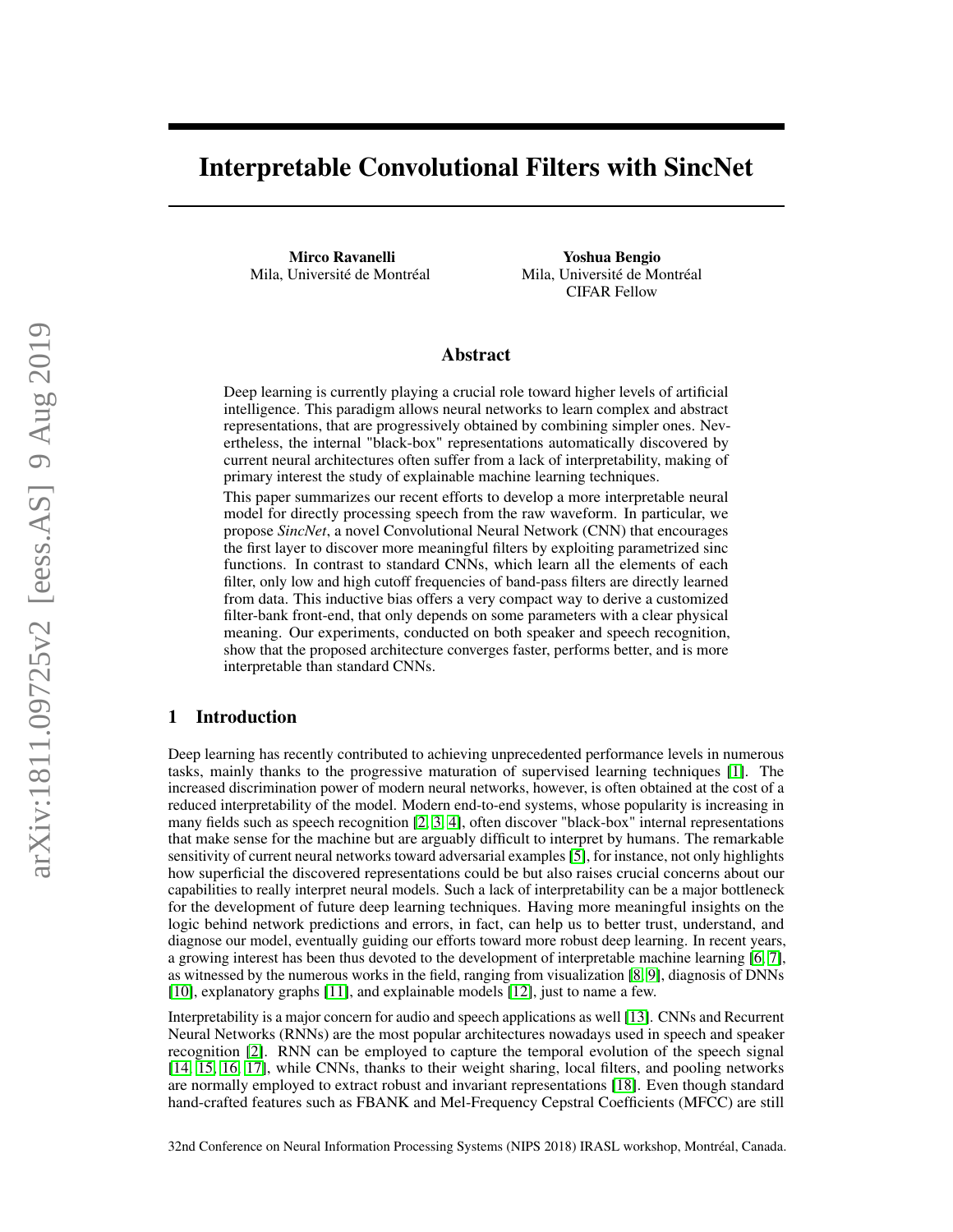employed in many state-of-the-art systems [\[19,](#page-8-18) [20,](#page-8-19) [21\]](#page-8-20), directly feeding a CNN with spectrogram bins [\[22,](#page-9-0) [23,](#page-9-1) [24\]](#page-9-2) or even with raw audio samples [\[25,](#page-9-3) [26,](#page-9-4) [27,](#page-9-5) [28,](#page-9-6) [29,](#page-9-7) [30,](#page-9-8) [31,](#page-9-9) [32,](#page-9-10) [33,](#page-9-11) [34,](#page-9-12) [35,](#page-9-13) [36,](#page-9-14) [37\]](#page-9-15) is an approach of increasing popularity. The engineered features, in fact, are originally designed from perceptual evidence and there are no guarantees that such representations are optimal for all speech-related tasks. Standard features, for instance, smooth the speech spectrum, possibly hindering the extraction of crucial narrow-band speaker characteristics such as pitch and formants. Conversely, directly processing the raw waveform allows the network to learn low-level representations that are possibly more customized on each specific task.

The downside of raw speech processing lies in the possible lack of interpretability of the filter bank learned in the first convolutional layer. According to us, the latter layer is arguably the most critical part of current waveform-based CNNs. This layer deals with high-dimensional inputs and is also more affected by vanishing gradient problems, especially when employing very deep architectures. As will be discussed in this paper, the filters learned by CNNs often take noisy and incongruous multi-band shapes, especially when few training samples are available. These filters certainly make some sense for the neural network, but they do not appeal to human intuition, nor appear to lead to an efficient representation of the speech signal.

To help the CNNs discover more meaningful filters, this work proposes to add some constraints on their shape. Compared to standard CNNs, where the filter-bank characteristics depend on several parameters (each element of the filter vector is directly learned), SincNet convolves the waveform with a set of parametrized sinc functions that implement band-pass filters [\[38\]](#page-9-16). The low and high cutoff frequencies are the only parameters of the filter learned from data. This solution still offers considerable flexibility but forces the network to focus on high-level tunable parameters that have a clear physical meaning. Our experimental validation has considered both speaker and speech recognition tasks. Speaker recognition is carried out on TIMIT [\[39\]](#page-9-17) and Librispeech [\[40\]](#page-9-18) datasets under challenging but realistic conditions, characterized by minimal training data (i.e., 12-15 seconds for each speaker) and short test sentences (lasting from 2 to 6 seconds). With the purpose of validating SincNet in both clean and noisy conditions, speech recognition experiments are conducted on both the TIMIT and DIRHA dataset [\[41,](#page-9-19) [42\]](#page-9-20). Results show that the proposed SincNet converges faster, achieves better performance, and is more interpretable than a more standard CNN.

The remainder of the paper is organized as follows. The SincNet architecture is described in Sec. [2.](#page-1-0) Sec. [3](#page-5-0) discusses the relation to prior work. The experimental activity on both speaker and speech recognition is outlined in Sec. [4.](#page-6-0) Finally, Sec. [5](#page-7-0) discusses our conclusions.

# <span id="page-1-0"></span>2 The SincNet Architecture

The first layer of a standard CNN performs a set of time-domain convolutions between the input waveform and some Finite Impulse Response (FIR) filters [\[43\]](#page-9-21). Each convolution is defined as  $follows<sup>1</sup>$  $follows<sup>1</sup>$  $follows<sup>1</sup>$ :

$$
y[n] = x[n] * h[n] = \sum_{l=0}^{L-1} x[l] \cdot h[n-l]
$$
 (1)

where  $x[n]$  is a chunk of the speech signal,  $h[n]$  is the filter of length L, and  $y[n]$  is the filtered output. In standard CNNs, all the L elements (taps) of each filter are learned from data. Conversely, the proposed SincNet (depicted in Fig. [1\)](#page-2-0) performs the convolution with a predefined function  $q$  that depends on few learnable parameters  $\theta$  only, as highlighted in the following equation:

$$
y[n] = x[n] * g[n, \theta]
$$
\n<sup>(2)</sup>

A reasonable choice, inspired by standard filtering in digital signal processing, is to define  $q$  such that a filter-bank composed of rectangular bandpass filters is employed. In the frequency domain, the magnitude of a generic bandpass filter can be written as the difference between two low-pass filters:

$$
G[f, f_1, f_2] = rect\left(\frac{f}{2f_2}\right) - rect\left(\frac{f}{2f_1}\right),\tag{3}
$$

<span id="page-1-1"></span><sup>1</sup>Most deep learning toolkits actually compute *correlation* rather than *convolution*. The obtained flipped (mirrored) filters do not affect the results.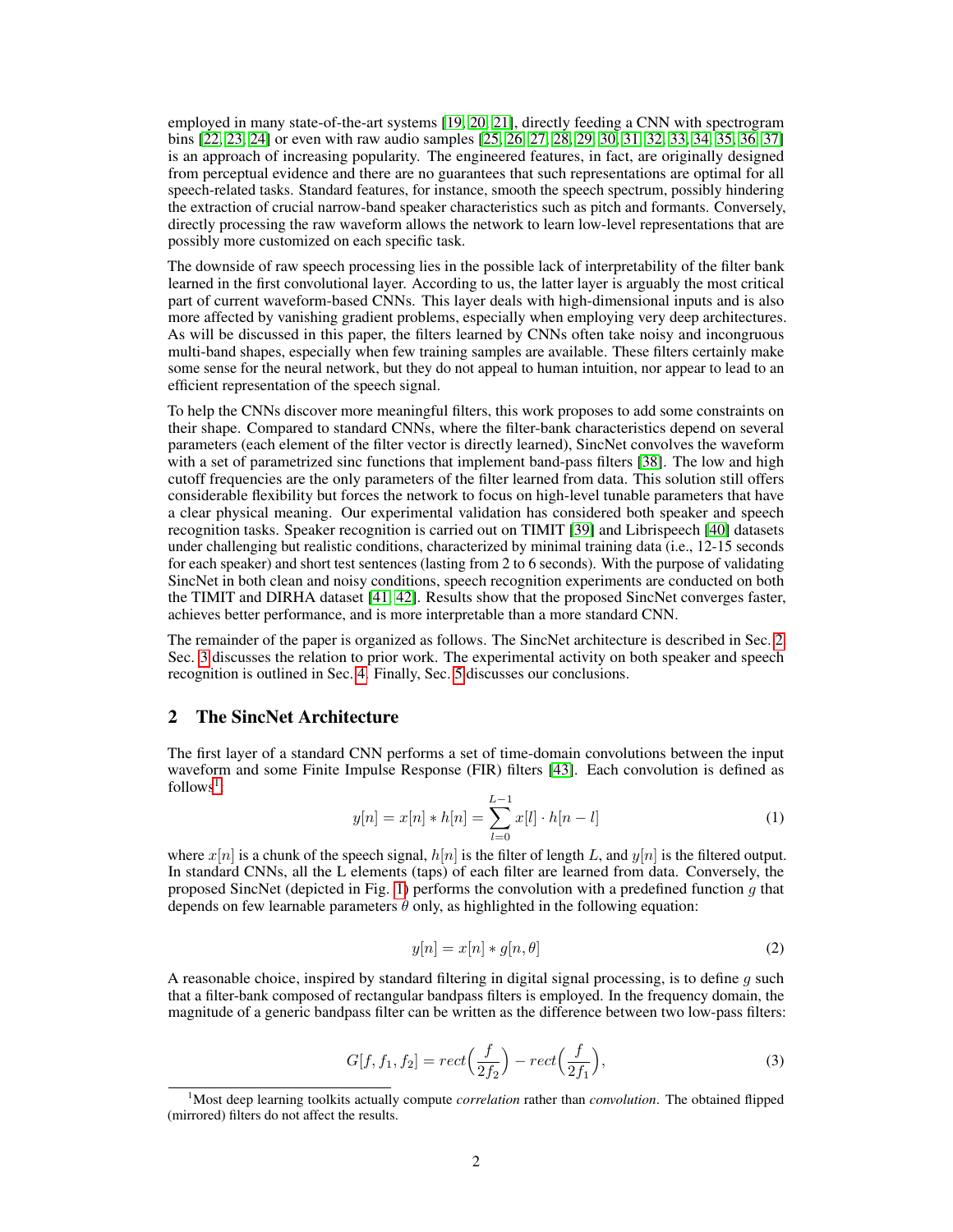<span id="page-2-0"></span>

Figure 1: Architecture of SincNet.

where  $f_1$  and  $f_2$  are the learned low and high cutoff frequencies, and  $rect(\cdot)$  is the rectangular function in the magnitude frequency domain<sup>[2](#page-2-1)</sup>. After returning to the time domain (using the inverse Fourier transform  $[43]$ , the reference function g becomes:

$$
g[n, f_1, f_2] = 2f_2sinc(2\pi f_2n) - 2f_1sinc(2\pi f_1n),
$$
\n(4)

where the sinc function is defined as  $sinc(x) = sin(x)/x$ .

The cut-off frequencies can be initialized randomly in the range  $[0, f_s/2]$ , where  $f_s$  represents the sampling frequency of the input signal. As an alternative, filters can be initialized with the cutoff frequencies of the mel-scale filter-bank, which has the advantage of directly allocating more filters in the lower part of the spectrum, where crucial speech information is located. To ensure  $f_1 \geq 0$  and  $f_2 \geq f_1$ , the previous equation is actually fed by the following parameters:

$$
f_1^{abs} = |f_1| \tag{5}
$$

$$
f_2^{abs} = f_1 + |f_2 - f_1| \tag{6}
$$

Note that no bounds have been imposed to force  $f_2$  to be smaller than the Nyquist frequency, since we observed that this constraint is naturally fulfilled during training. Moreover, the gain of each filter is not learned at this level. This parameter is managed by the subsequent layers, which can easily attribute more or less importance to each filter output.

An ideal bandpass filter (i.e., a filter where the passband is perfectly flat and the attenuation in the stopband is infinite) requires an infinite number of elements  $L$ . Any truncation of  $g$  thus inevitably leads to an approximation of the ideal filter, characterized by ripples in the passband and limited attenuation in the stopband. A popular solution to mitigate this issue is windowing [\[43\]](#page-9-21). Windowing

<span id="page-2-1"></span><sup>&</sup>lt;sup>2</sup>The phase of the  $rect(\cdot)$  function is considered to be linear.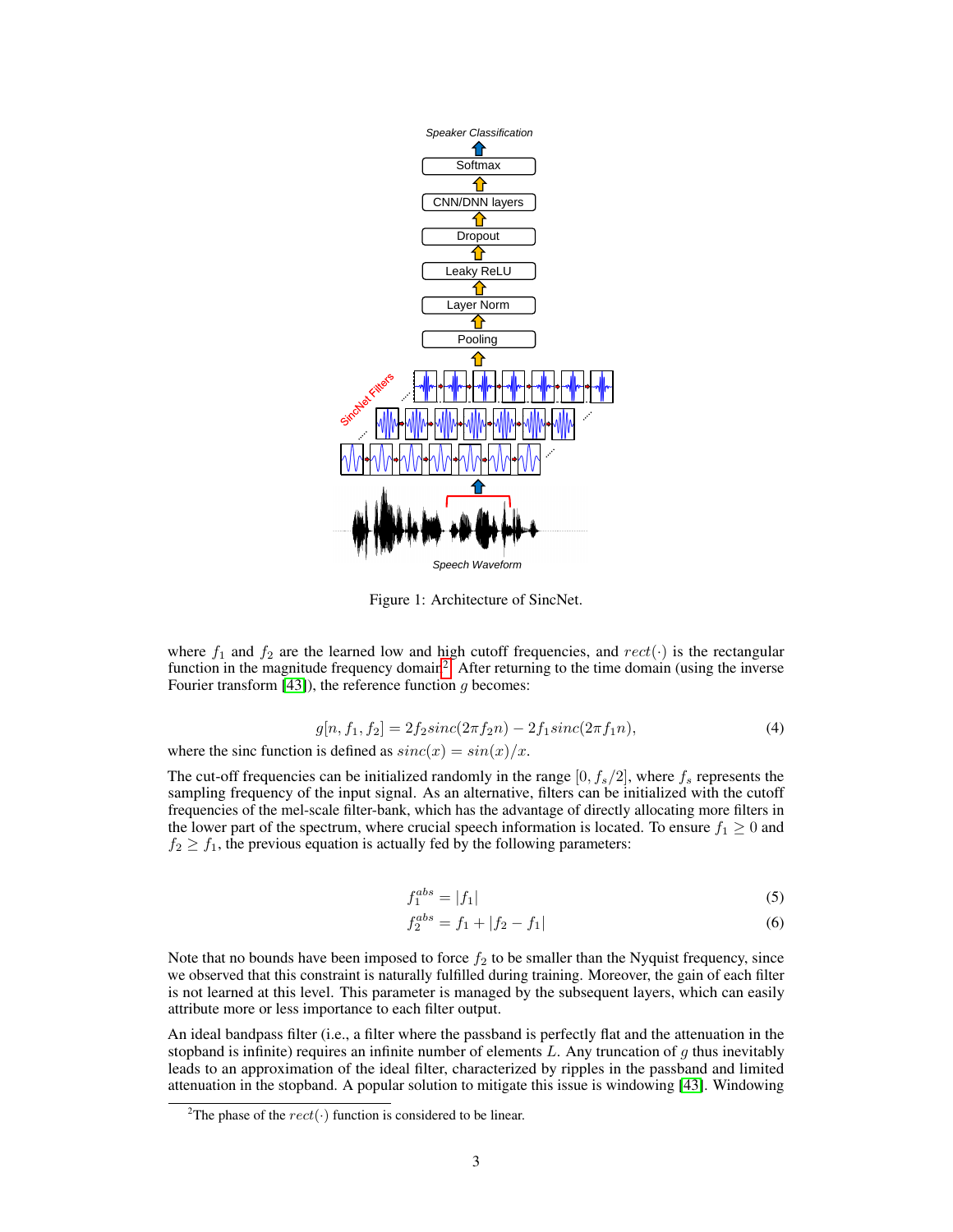<span id="page-3-0"></span>

Figure 2: Examples of filters learned by a standard CNN and by the proposed SincNet (using the Librispeech corpus on a speaker-id task). The first row reports the filters in the time domain, while the second one shows their magnitude frequency response.

is performed by multiplying the truncated function  $q$  with a window function  $w$ , which aims to smooth out the abrupt discontinuities at the ends of  $q$ :

$$
g_w[n, f_1, f_2] = g[n, f_1, f_2] \cdot w[n]. \tag{7}
$$

This paper uses the popular Hamming window [\[44\]](#page-9-22), defined as follows:

$$
w[n] = 0.54 - 0.46 \cdot \cos\left(\frac{2\pi n}{L}\right). \tag{8}
$$

The Hamming window is particularly suitable to achieve high frequency selectivity [\[44\]](#page-9-22). However, results not reported here reveal no significant performance difference when adopting other functions, such as Hann, Blackman, and Kaiser windows. Note also that the filters  $q$  are symmetric and thus do not introduce any phase distortions. Due to the symmetry, the filters can be computed efficiently by considering one side of the filter and inheriting the results for the other half

All operations involved in SincNet are fully differentiable and the cutoff frequencies of the filters can be jointly optimized with other CNN parameters using Stochastic Gradient Descent (SGD) or other gradient-based optimization routines. As shown in Fig. [1,](#page-2-0) a standard CNN pipeline (pooling, normalization, activations, dropout) can be employed after the first sinc-based convolution. Multiple standard convolutional, fully-connected or recurrent layers [\[15,](#page-8-14) [16,](#page-8-15) [17,](#page-8-16) [45\]](#page-9-23) can then be stacked together to finally perform a classification with a softmax classifier.

Fig. [2](#page-3-0) shows some examples of filters learned by a standard CNN and by the proposed SincNet for a speaker identification task trained on Librispeech (the frequency response is plotted between 0 and 4 kHz). As observed in the figures, the standard CNN does not always learn filters with a well-defined frequency response. In some cases, the frequency response looks noisy (see the first CNN filter), while in others assuming multi-band shapes (see the third CNN filter). SincNet, instead, is specifically designed to implement rectangular bandpass filters, leading to more a meaningful filter-bank.

#### 2.1 Model properties

The proposed SincNet has some remarkable properties:

• Fast Convergence: SincNet forces the network to focus only on the filter parameters with a major impact on performance. The proposed approach actually implements a natural inductive bias, utilizing knowledge about the filter shape (similar to feature extraction methods generally deployed on this task) while retaining flexibility to adapt to data. This prior knowledge makes learning the filter characteristics much easier, helping SincNet to converge significantly faster to a better solution. Fig. [3](#page-4-0) shows the learning curves of SincNet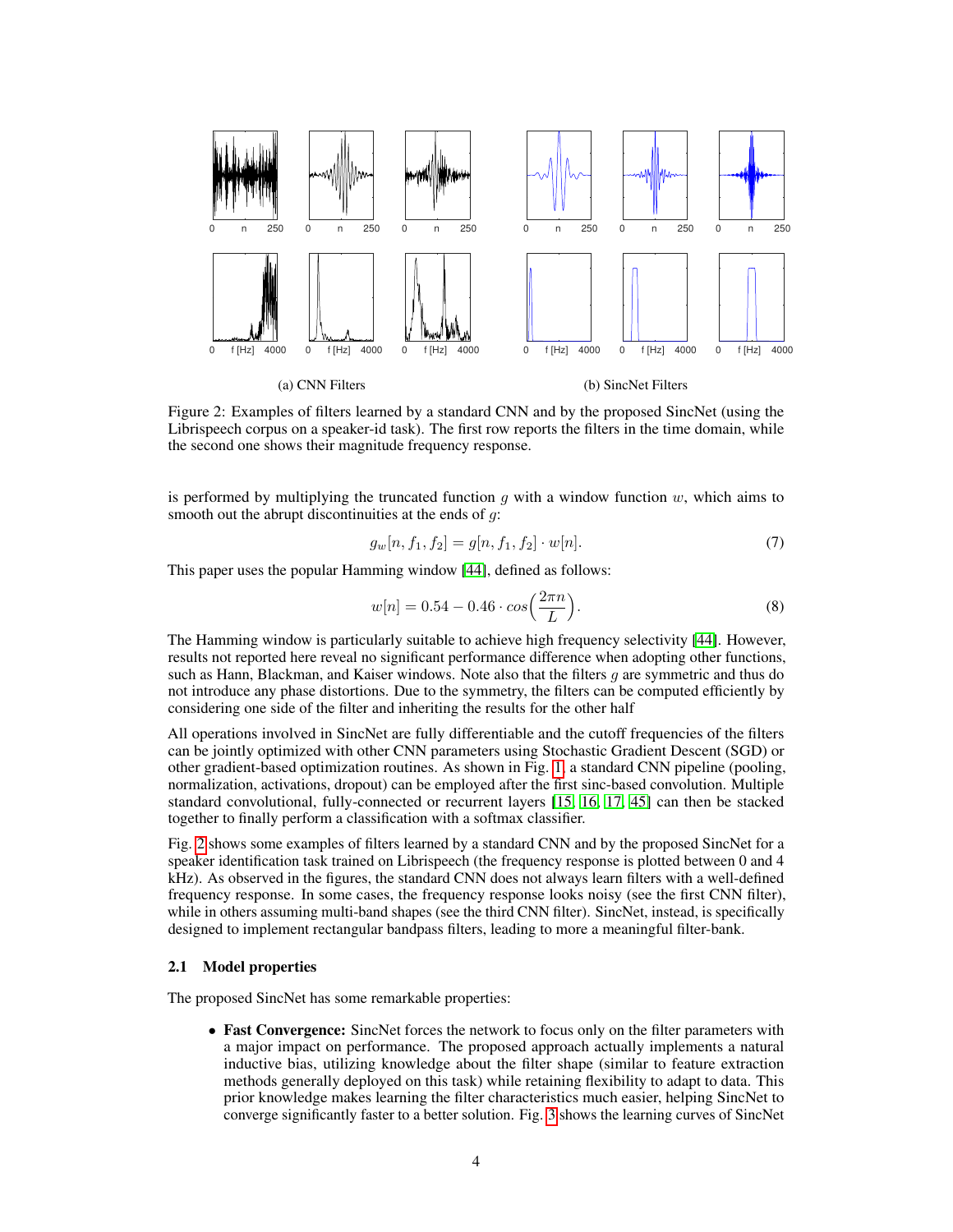<span id="page-4-0"></span>

Figure 3: Frame Error Rate (%) obtained on speaker-id with the TIMIT corpus (using heldout data).

Figure 4: Cumulative frequency response of SincNet and CNN filters on speaker-id.

and CNN obtained in a speaker-id task. These results are achieved on the TIMIT dataset and highlight a faster decrease of the Frame Error Rate  $(FER\%)$  when SincNet is used. Moreover, SincNet converges to better performance leading to a FER of 33.0% against a FER of 37.7% achieved with the CNN baseline.

- Few Parameters: SincNet drastically reduces the number of parameters in the first convolutional layer. For instance, if we consider a layer composed of  $F$  filters of length  $L$ , a standard CNN employs  $F \cdot L$  parameters, against the  $2F$  considered by SincNet. If  $F = 80$ and  $L = 100$ , we employ 8k parameters for the CNN and only 160 for SincNet. Moreover, if we double the filter length  $L$ , a standard CNN doubles its parameter count (e.g., we go from 8k to 16k), while SincNet has an unchanged parameter count (only two parameters are employed for each filter, regardless its length  $L$ ). This offers the possibility to derive very selective filters with many taps, without actually adding parameters to the optimization problem. Moreover, the compactness of the SincNet architecture makes it suitable in the few sample regime.
- Interpretability: The SincNet feature maps obtained in the first convolutional layer are definitely more interpretable and human-readable than other approaches. The filter bank, in fact, only depends on parameters with a clear physical meaning. Fig. [4,](#page-4-0) for instance, shows the cumulative frequency response of the filters learned by SincNet and CNN on a speaker-id task. The cumulative frequency response is obtained by summing up all the discovered filters and is useful to highlight which frequency bands are covered by the learned filters.

Interestingly, there are three main peaks which clearly stand out from the SincNet plot (see the red line in the figure). The first one corresponds to the pitch region (the average pitch is 133 Hz for a male and 234 for a female). The second peak (approximately located at 500 Hz) mainly captures first formants, whose average value over the various English vowels is indeed 500 Hz. Finally, the third peak (ranging from 900 to 1400 Hz) captures some important second formants, such as the second formant of the vowel  $\frac{a}{,}$  which is located on average at 1100 Hz. This filter-bank configuration indicates that SincNet has successfully adapted its characteristics to address speaker identification. Conversely, the standard CNN does not exhibit such a meaningful pattern: the CNN filters tend to correctly focus on the lower part of the spectrum, but peaks tuned on first and second formants do not clearly appear. As one can observe from Fig. [4,](#page-4-0) the CNN curve stands above the SincNet one. SincNet, in fact, learns filters that are, on average, more selective than CNN ones, possibly better capturing narrow-band speaker clues.

Fig. [5](#page-5-1) shows the cumulative frequency response of a CNN and SincNet obtained on a noisy speech recognition task. In this experiment, we have artificially corrupted TIMIT with a significant quantity of noise in the band between 2.0 and 2.5 kHz (see the spectrogram) and we have analyzed how fast the two architectures learn to avoid such a useless band. The second row of sub-figures compares the CNN and the SincNet at a very early training stage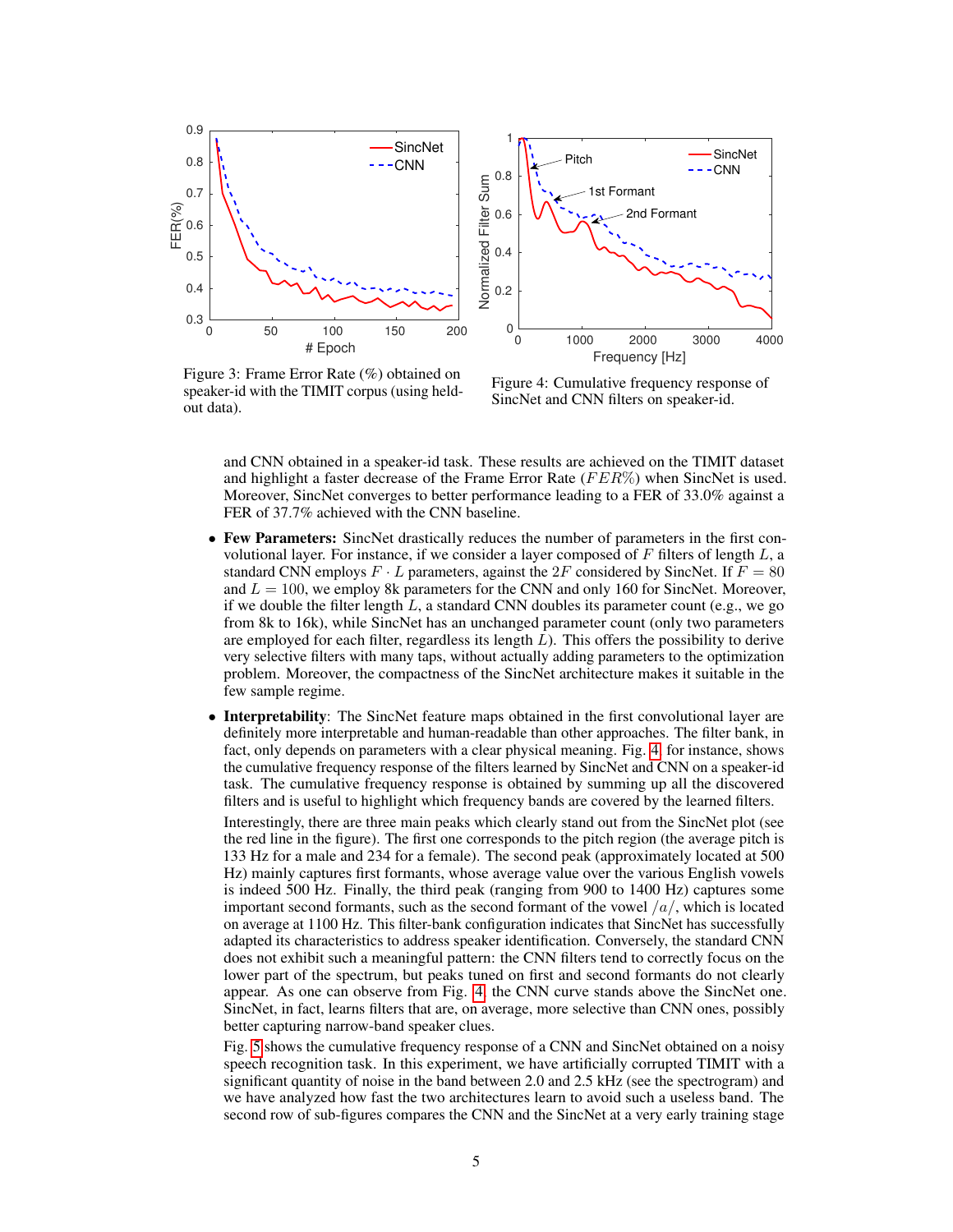<span id="page-5-1"></span>

Figure 5: Cumulative frequency responses obtained on a speech recognition task trained with a noisy version of TIMIT. As shown in the spectrogram, noise has been artificially added into the band 2.0-2.5 kHz. Both the CNN and SincNet learn to avoid the noisy band, but SincNet learns it much faster, after processing only one hour of speech.

(i.e., after having processed only one hour of speech in the first epoch), while the last row shows the cumulative frequency responses after completing the training. From the figures emerges that both CNN and SincNet have correctly learned to avoid the corrupted band at end of training, as highlighted by the holes between 2.0 and 2.5 kHz in the cumulative frequency responses. SincNet, however, learns to avoid such a noisy band much earlier. In the second row of sub-figures, in fact, SincNet shows a visible valley in the cumulative spectrum even after processing only one hour of speech, while CNN has only learned to give more importance to the lower part of the spectrum.

## <span id="page-5-0"></span>3 Related Work

Several works have recently explored the use of low-level speech representations to process audio and speech with CNNs. Most prior attempts exploit magnitude spectrogram features [\[22,](#page-9-0) [23,](#page-9-1) [24,](#page-9-2) [46,](#page-9-24) [47,](#page-9-25) [48\]](#page-10-0). Although spectrograms retain more information than standard hand-crafted features, their design still requires careful tuning of some crucial hyper-parameters, such as the duration, overlap, and typology of the frame window, as well as the number of frequency bins. For this reason, a more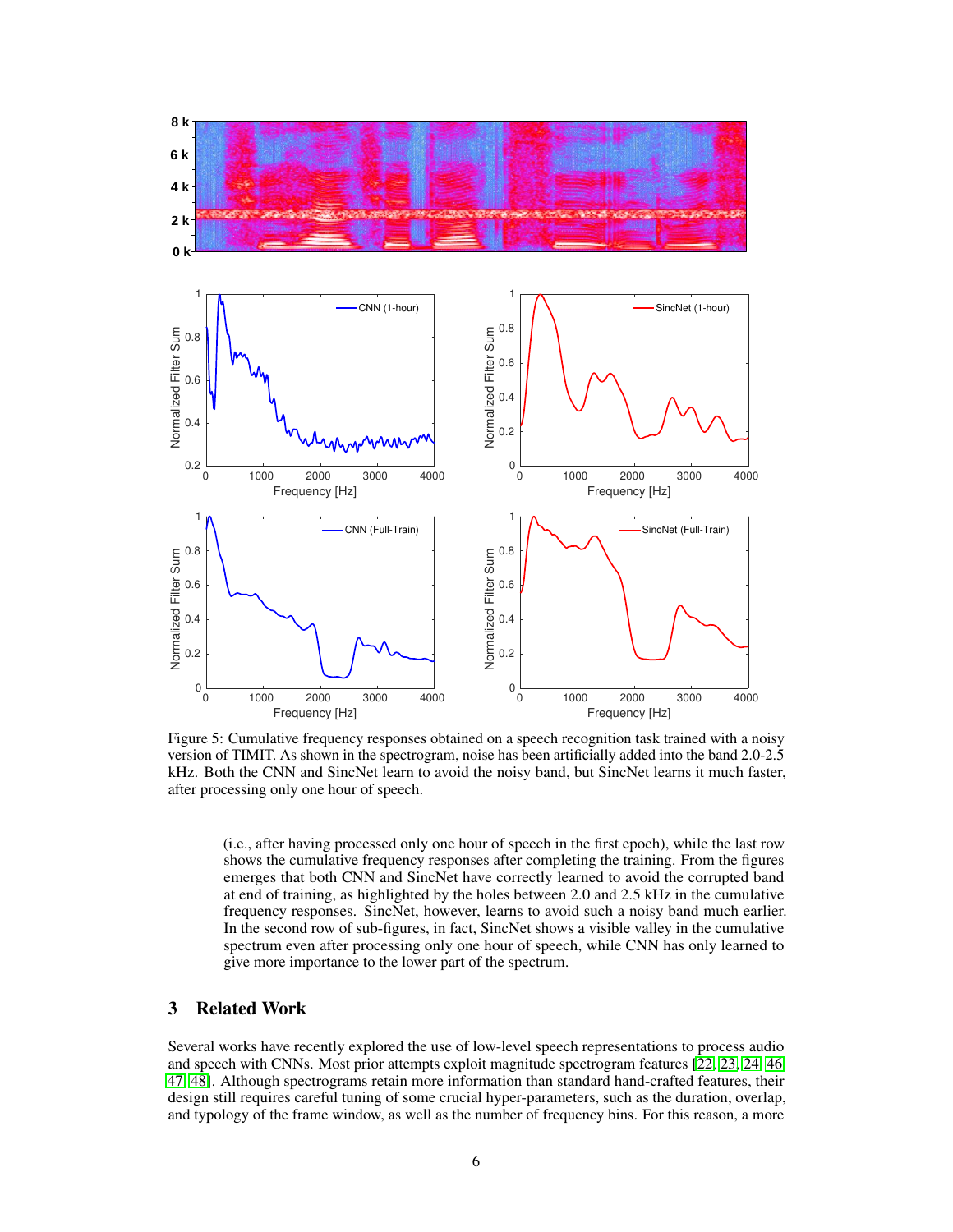recent trend is to directly learn from raw waveforms, thus completely avoiding any feature extraction step. This approach has shown promise in speech [\[25,](#page-9-3) [26,](#page-9-4) [27,](#page-9-5) [28,](#page-9-6) [29\]](#page-9-7), including emotion tasks [\[30\]](#page-9-8), speaker recognition [\[35\]](#page-9-13), spoofing detection [\[34\]](#page-9-12), and speech synthesis [\[31,](#page-9-9) [32\]](#page-9-10).

Similar to SincNet, some previous works have proposed to add constraints on the CNN filters, for instance forcing them to work on specific bands [\[46,](#page-9-24) [47\]](#page-9-25). Differently from the proposed approach, the latter works operate on spectrogram features and still learn all the L elements of the CNN filters. An idea related to the proposed method has been recently explored in [\[48\]](#page-10-0), where a set of parameterized Gaussian filters are employed. This approach operates on the spectrogram domain, while SincNet directly considers the raw waveform in the time domain. Similarly to our work, in [\[49\]](#page-10-1) the convolutional filters are initialized with a predefined filter shape. However, rather than focusing on cut-off frequencies only, all the basic taps of the FIR filters are still learned.

Some valuable works have recently proposed theoretical and experimental frameworks to analyze CNNs [\[50,](#page-10-2) [51\]](#page-10-3). In particular, [\[52,](#page-10-4) [35,](#page-9-13) [53\]](#page-10-5) feed a standard CNN with raw audio samples and analyze the filters learned in the first layer on both speech recognition and speaker identification tasks. The authors highlight some interesting properties emerged from analyzing the cumulative frequency response and propose a spectral dictionary interpretation of the learned filters. Similarly to our findings, the latter works noticed that the filters tend to focus more on the lower part of the spectrum and they can sometimes highlight some peaks that likely corresponds to the fundamental frequency. In this work, we argue that all of these interesting properties can be observed more clearly and at an earlier training stage with SincNet.

This paper extends our previous studies on the SincNet [\[38\]](#page-9-16). To the best of our knowledge, this paper is the first that shows the effectiveness of the proposed SincNet in a speech recognition application. Moreover, this work not only considers standard close-talking speech recognition, but it also extends the validation of SincNet to distant-talking speech recognition [\[54,](#page-10-6) [55,](#page-10-7) [56\]](#page-10-8).

# <span id="page-6-0"></span>4 Results

The proposed SincNet has been evaluated on both speech and speaker recognition using different corpora. This work considers a challenging but realistic speaker recognition scenario: for all the adopted corpora, we only employed 12-15 seconds of training material for each speaker, and we tested the system performance on short sentences lasting from 2 to 6 seconds. In the spirit of reproducible research, we release the code of SincNet for speaker identification<sup>[3](#page-6-1)</sup> and speech recognition<sup>[4](#page-6-2)</sup> (under the PyTorch-Kaldi project [\[57\]](#page-10-9)). More details on the adopted datasets as well as on the SincNet and baseline setups can found in the appendix.

## 4.1 Speaker Recognition

Table [1](#page-7-1) reports the Classification Error Rates (CER%) achieved on a speaker-id task. The table shows that SincNet outperforms other systems on both TIMIT (462 speakers) and Librispeech (2484 speakers) datasets. The gap with a standard CNN fed by raw waveform is larger on TIMIT, confirming the effectiveness of SincNet when few training data are available. Although this gap is reduced when LibriSpeech is used, we still observe a 4% relative improvement that is also obtained with faster convergence (1200 vs 1800 epochs). Standard FBANKs provide results comparable to SincNet only on TIMIT, but are significantly worse than our architecture when using Librispech. With few training data, the network cannot discover filters that are much better than that of FBANKs, but with more data a customized filter-bank is learned and exploited to improve the performance.

Table [2](#page-7-1) extends our validation to speaker verification, reporting the Equal Error Rate (EER%) achieved with Librispeech. All DNN models show promising performance, leading to an EER lower than 1% in all cases. The table also highlights that SincNet outperforms the other models, showing a relative performance improvement of about 11% over the standard CNN model. Note that the speaker verification system is derived from the speaker-id neural network using the *d-vector* technique. The *d-vector* [\[19,](#page-8-18) [24\]](#page-9-2) is extracted from the last hidden layer of the speaker-id network. A speaker-dependent d-vector is computed and stored for each enrollment speaker by performing an L2 normalization and averaging all the d-vectors of the different speech chunks. The cosine distance

<span id="page-6-1"></span> $^3$  at <https://github.com/mravanelli/SincNet/>.

<span id="page-6-2"></span><sup>4</sup> at <https://github.com/mravanelli/pytorch-kaldi/>.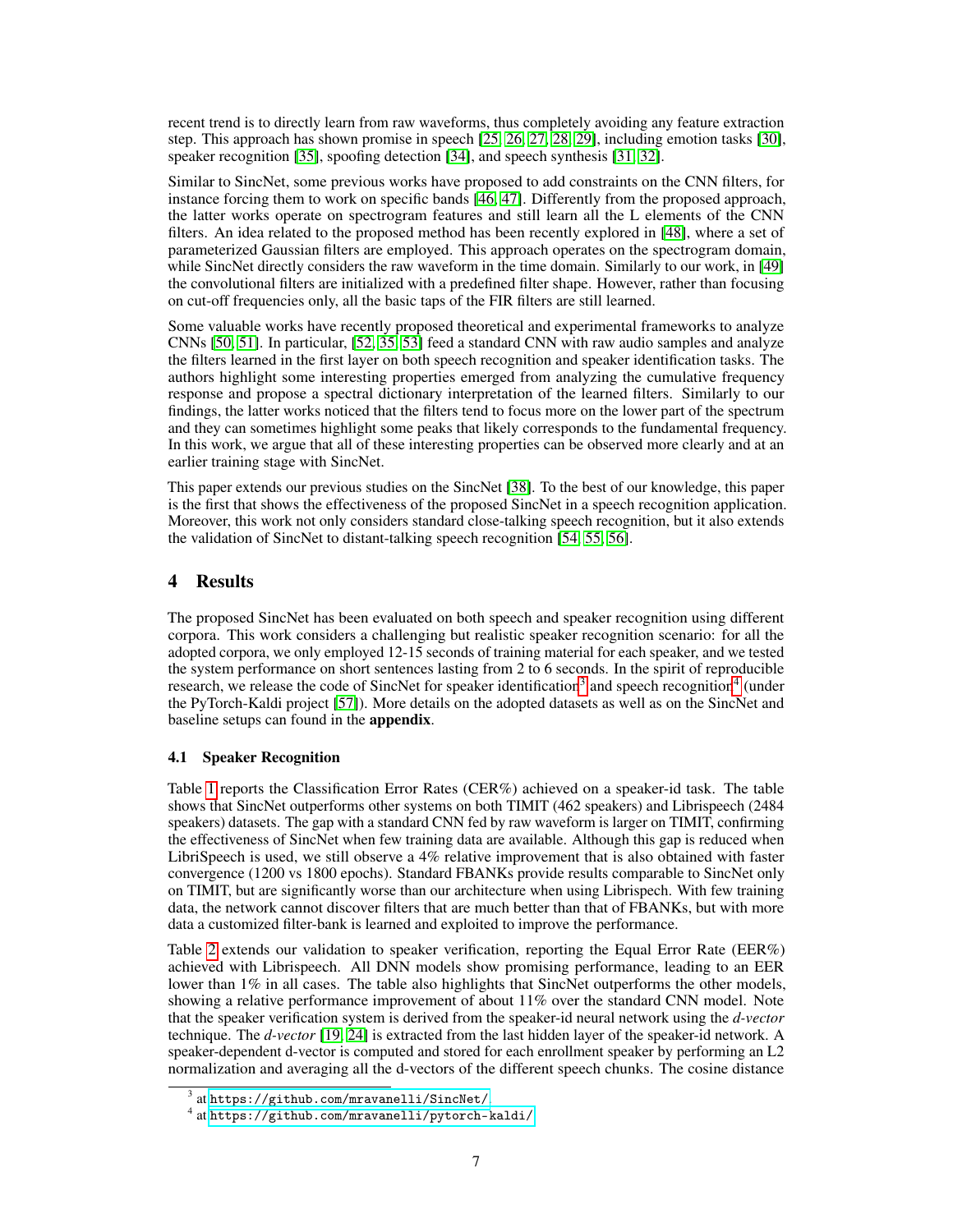<span id="page-7-1"></span>

|           | <b>TIMIT</b> | LibriSpeech |
|-----------|--------------|-------------|
| DNN-MFCC  | 0.99         | 2.02        |
| CNN-FBANK | 0.86         | 1.55        |
| CNN-Raw   | 1.65         | 1.00        |
| SincNet   | 0.85         | 0.96        |

 $EER(\%)$ DNN-MFCC 0.88 CNN-FBANK 0.60 CNN-Raw 0.58 SINCNET 0.51

Table 1: Classification Error Rate (CER%) of speaker identification systems trained on TIMIT (462 spks) and Librispeech (2484 spks) datasets. SincNet outperforms the competing alternatives.

Table 2: Speaker Verification Equal Error Rate (EER%) on Librispeech datasets over different systems. SincNet outperforms the competing alternatives.

between enrolment and test d-vectors is then calculated, and a threshold is then applied on it to reject or accept the speaker. Ten utterances from impostors were randomly selected for each sentence coming from a genuine speaker. To assess our approach on a standard open-set speaker verification task, all the enrolment and test utterances were taken from a speaker pool different from that used for training the speaker-id DNN.

For the sake of completeness, experiments have also been conducted with standard i-vectors. Although a detailed comparison with this technology is out of the scope of this paper, it is worth noting that our best i-vector system achieves an EER=1.1%, rather far from what is achieved with DNN systems. It is well-known in the literature that i-vectors provide competitive performance when more training material is used for each speaker and when longer test sentences are employed [\[58,](#page-10-10) [59,](#page-10-11) [60\]](#page-10-12). Under the challenging conditions faced in this work, neural networks achieve better generalization.

#### 4.2 Speech Recognition

<span id="page-7-2"></span>Tab. [3](#page-7-2) reports the speech recognition performance obtained by CNN and SincNet using the TIMIT and the DIRHA dataset [\[41\]](#page-9-19). To ensure a more accurate comparison between the architectures, five experiments varying the initialization seeds were conducted for each model and corpus. Table [3](#page-7-2) thus reports the average speech recognition performance. Standard deviations, not reported here, range between 0.15 and 0.2 for all the experiments.

|                      | <b>TIMIT</b> | <b>DIRHA</b> |
|----------------------|--------------|--------------|
| CNN-FRANK            | 18.3         | 40.1         |
| CNN-Raw waveform     | 18.1         | 40.0         |
| SincNet-Raw waveform | 17.2         | 37.2         |

Table 3: Speech recognition performance obtained on the TIMIT and DIRHA datasets.

For all the datasets, SincNet outperforms CNNs trained on both standard FBANK and raw waveforms. The latter result confirms the effectiveness of SincNet not only in close-talking scenarios but also in challenging noisy conditions characterized by the presence of both noise and reverberation. As emerged in Sec[.2,](#page-1-0) SincNet is able to effectively tune its filter-bank front-end to better address the characteristics of the noise.

# <span id="page-7-0"></span>5 Conclusions and Future Work

This paper proposed SincNet, a neural architecture for directly processing waveform audio. Our model, inspired by the way filtering is conducted in digital signal processing, imposes constraints on the filter shapes through efficient parameterization. SincNet has been extensively evaluated on challenging speaker and speech recognition tasks, consistently showing some performance benefits.

Beyond performance improvements, SincNet also significantly improves convergence speed over a standard CNN, is more computationally efficient due to the exploitation of filter symmetry, and it is more interpretable than standard black-box models. Analysis of the SincNet filters, in fact, revealed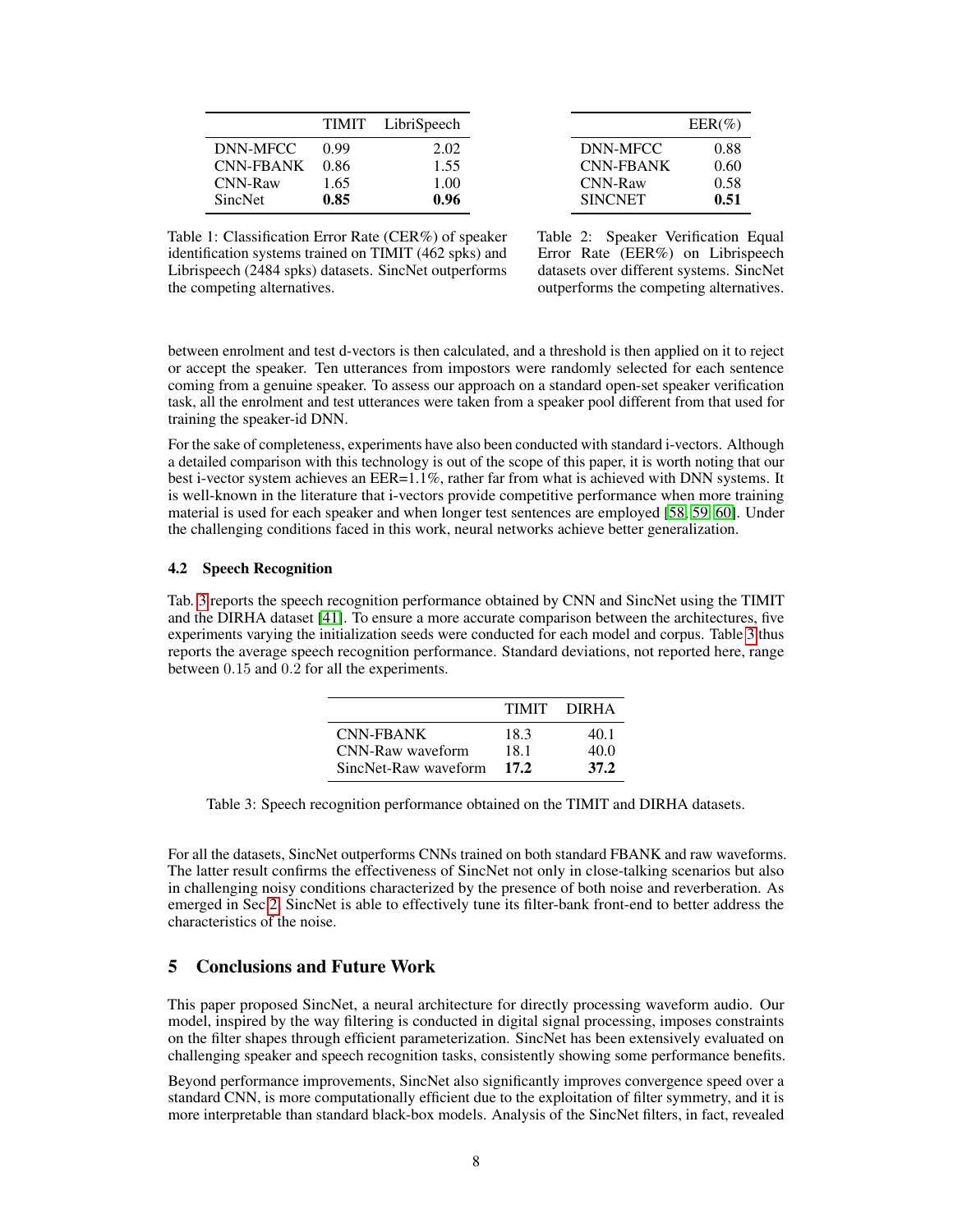that the learned filter-bank is tuned to the specific task addressed by the neural network. In future work, we would like to evaluate SincNet on other popular speaker recognition tasks, such as VoxCeleb. Inspired by the promising results obtained in this paper, in the future we will explore the use of SincNet for supervised and unsupervised speaker/environmental adaptation. Moreover, although this study targeted speaker and speech recognition only, we believe that the proposed approach defines a general paradigm to process time-series and can be applied in numerous other fields.

## Acknowledgement

This research was enabled in part by support provided by Calcul Québec and Compute Canada.

# References

- <span id="page-8-0"></span>[1] I. Goodfellow, Y. Bengio, and A. Courville. *Deep Learning*. MIT Press, 2016.
- <span id="page-8-1"></span>[2] D. Yu and L. Deng. *Automatic Speech Recognition - A Deep Learning Approach*. Springer, 2015.
- <span id="page-8-2"></span>[3] D. Bahdanau, J. Chorowski, D. Serdyuk, P. Brakel, and Y. Bengio. End-to-end attention-based large vocabulary speech recognition. In *Proc. of ICASSP*, pages 4945–4949, 2016.
- <span id="page-8-3"></span>[4] A. Graves and N. Jaitly. Towards end-to-end speech recognition with recurrent neural networks. In *Proc. of ICML*, pages 1764–1772, 2014.
- <span id="page-8-4"></span>[5] I. Goodfellow, J. Shlens, and C. Szegedy. Explaining and harnessing adversarial examples. In *Proc.of ICLR*, 2015.
- <span id="page-8-5"></span>[6] C. Molnar. *Interpretable Machine Learning: A Guide for Making Black Box Models Explainable*. Leanpub, 2018.
- <span id="page-8-6"></span>[7] S. Chakraborty et al. Interpretability of deep learning models: A survey of results. In *Proc. of SmartWorld*, 2017.
- <span id="page-8-7"></span>[8] M. D. Zeiler and R. Fergus. Visualizing and understanding convolutional networks. In *Proc. of ECCV*, 2014.
- <span id="page-8-8"></span>[9] Q.-S. Zhang and S.-C. Zhu. Visual interpretability for deep learning: a survey. *Frontiers of Information Technology & Electronic Engineering*, 19(1):27–39, Jan 2018.
- <span id="page-8-9"></span>[10] M. T. Ribeiro, S. Singh, and C. Guestrin. "why should i trust you?": Explaining the predictions of any classifier. In *Proc. of ACM SIGKDD*, pages 1135–1144, 2016.
- <span id="page-8-10"></span>[11] Q. Zhang, R. Cao, F. Shi, Y. N. Wu, and S.-C. Zhu. Interpreting CNN Knowledge via an Explanatory Graph. In *Proc. of AAAI*, 2018.
- <span id="page-8-11"></span>[12] S. Sabour, N. Frosst, and G. E Hinton. Dynamic routing between capsules. In *Proc. of NIPS*, pages 3856–3866. 2017.
- <span id="page-8-12"></span>[13] S. Becker, M. Ackermann, S. Lapuschkin, K.-R. Müller, and W. Samek. Interpreting and explaining deep neural networks for classification of audio signals. *CoRR*, abs/1807.03418, 2018.
- <span id="page-8-13"></span>[14] S. Hochreiter and J. Schmidhuber. Long short-term memory. *Neural Computation*, 9(8):1735–1780, November 1997.
- <span id="page-8-14"></span>[15] J. Chung, Ç. Gülçehre, K. Cho, and Y. Bengio. Empirical evaluation of gated recurrent neural networks on sequence modeling. In *Proc. of NIPS*, 2014.
- <span id="page-8-15"></span>[16] M. Ravanelli, P. Brakel, M. Omologo, and Y. Bengio. Improving speech recognition by revising gated recurrent units. In *Proc. of Interspeech*, 2017.
- <span id="page-8-16"></span>[17] M. Ravanelli, P. Brakel, M. Omologo, and Y. Bengio. Light gated recurrent units for speech recognition. *IEEE Transactions on Emerging Topics in Computational Intelligence*, 2(2):92–102, April 2018.
- <span id="page-8-17"></span>[18] Y. LeCun, P. Haffner, L. Bottou, and Y. Bengio. Object recognition with gradient-based learning. In *Shape, Contour and Grouping in Computer Vision*, London, UK, UK, 1999. Springer-Verlag.
- <span id="page-8-18"></span>[19] E. Variani, X. Lei, E. McDermott, I. L. Moreno, and J. Gonzalez-Dominguez. Deep neural networks for small footprint text-dependent speaker verification. In *Proc. of ICASSP*, pages 4052–4056, 2014.
- <span id="page-8-19"></span>[20] F. Richardson, D. A. Reynolds, and N. Dehak. A unified deep neural network for speaker and language recognition. In *Proc. of Interspeech*, pages 1146–1150, 2015.
- <span id="page-8-20"></span>[21] D. Snyder, D. Garcia-Romero, D. Povey, and S. Khudanpur. Deep neural network embeddings for text-independent speaker verification. In *Proc. of Interspeech*, pages 999–1003, 2017.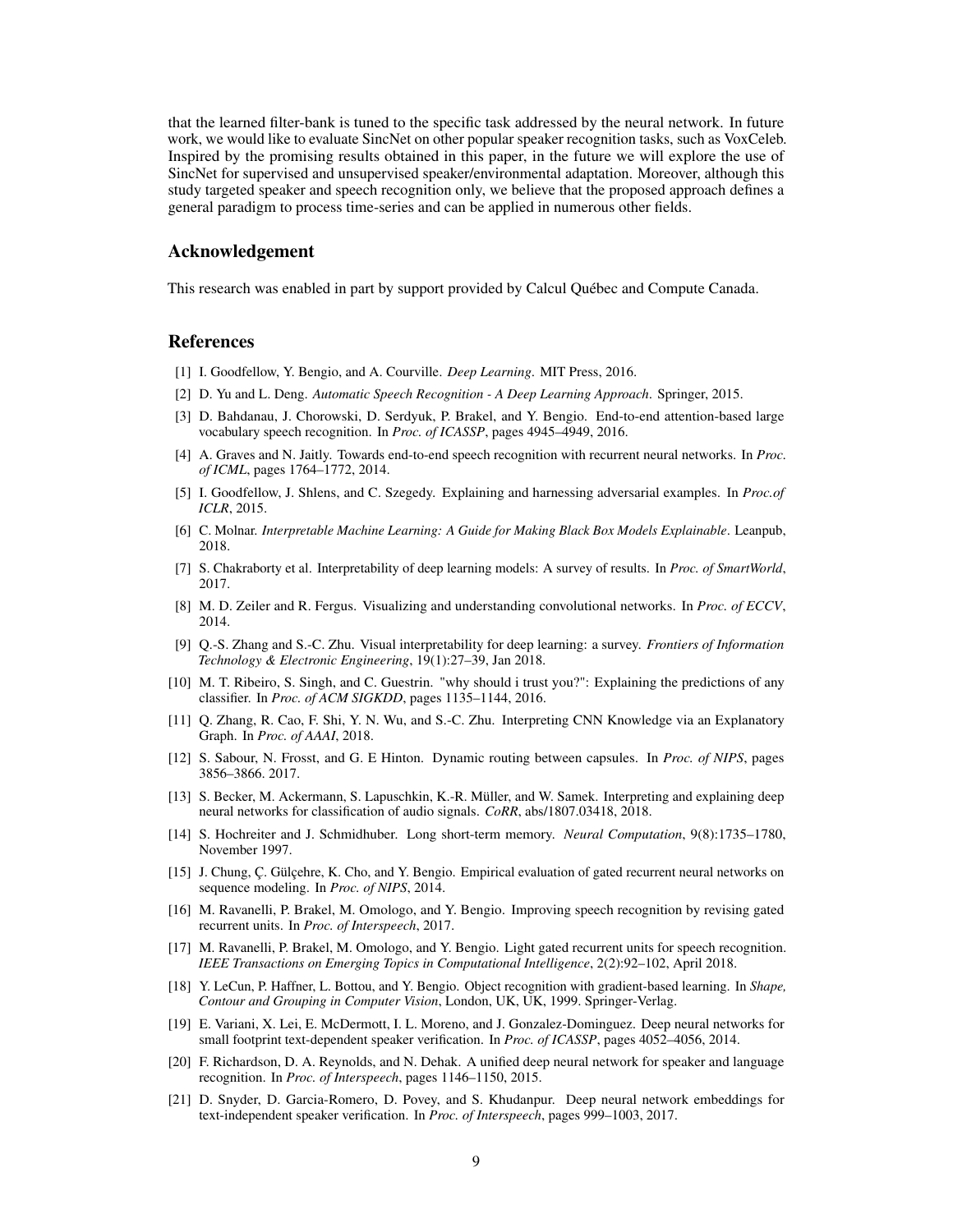- <span id="page-9-0"></span>[22] C. Zhang, K. Koishida, and J. Hansen. Text-independent speaker verification based on triplet convolutional neural network embeddings. *IEEE/ACM Trans. Audio, Speech and Lang. Proc.*, 26(9):1633–1644, 2018.
- <span id="page-9-1"></span>[23] G. Bhattacharya, J. Alam, and P. Kenny. Deep speaker embeddings for short-duration speaker verification. In *Proc. of Interspeech*, pages 1517–1521, 2017.
- <span id="page-9-2"></span>[24] A. Nagrani, J. S. Chung, and A. Zisserman. Voxceleb: a large-scale speaker identification dataset. In *Proc. of Interspech*, 2017.
- <span id="page-9-3"></span>[25] D. Palaz, M. Magimai-Doss, and R. Collobert. Analysis of CNN-based speech recognition system using raw speech as input. In *Proc. of Interspeech*, 2015.
- <span id="page-9-4"></span>[26] T. N. Sainath, R. J. Weiss, A. W. Senior, K. W. Wilson, and O. Vinyals. Learning the speech front-end with raw waveform CLDNNs. In *Proc. of Interspeech*, 2015.
- <span id="page-9-5"></span>[27] Y. Hoshen, R. Weiss, and K. W. Wilson. Speech acoustic modeling from raw multichannel waveforms. In *Proc. of ICASSP*, 2015.
- <span id="page-9-6"></span>[28] T. N. Sainath, R. J. Weiss, K. W. Wilson, A. Narayanan, M. Bacchiani, and A. Senior. Speaker localization and microphone spacing invariant acoustic modeling from raw multichannel waveforms. In *Proc. of ASRU*, 2015.
- <span id="page-9-7"></span>[29] Z. Tüske, P. Golik, R. Schlüter, and H. Ney. Acoustic modeling with deep neural networks using raw time signal for LVCSR. In *Proc. of Interspeech*, 2014.
- <span id="page-9-8"></span>[30] G. Trigeorgis, F. Ringeval, R. Brueckner, E. Marchi, M. A. Nicolaou, B. Schuller, and S. Zafeiriou. Adieu features? end-to-end speech emotion recognition using a deep convolutional recurrent network. In *Proc. of ICASSP*, pages 5200–5204, 2016.
- <span id="page-9-9"></span>[31] A. van den Oord, S. Dieleman, H. Zen, K. Simonyan, O. Vinyals, A. Graves, N. Kalchbrenner, A. Senior, and K. Kavukcuoglu. Wavenet: A generative model for raw audio. In *Arxiv*, 2016.
- <span id="page-9-10"></span>[32] S. Mehri, K. Kumar, I. Gulrajani, R. Kumar, S. Jain, J. Sotelo, A. C. Courville, and Y. Bengio. Samplernn: An unconditional end-to-end neural audio generation model. *CoRR*, abs/1612.07837, 2016.
- <span id="page-9-11"></span>[33] P. Ghahremani, V. Manohar, D. Povey, and S. Khudanpur. Acoustic modelling from the signal domain using CNNs. In *Proc. of Interspeech*, 2016.
- <span id="page-9-12"></span>[34] H. Dinkel, N. Chen, Y. Qian, and K. Yu. End-to-end spoofing detection with raw waveform CLDNNS. *Proc. of ICASSP*, 2017.
- <span id="page-9-13"></span>[35] H. Muckenhirn, M. Magimai-Doss, and S. Marcel. Towards directly modeling raw speech signal for speaker verification using CNNs. In *Proc. of ICASSP*, 2018.
- <span id="page-9-14"></span>[36] J.-W. Jung, H.-S. Heo, I.-H. Yang, H.-J. Shim, , and H.-J. Yu. A complete end-to-end speaker verification system using deep neural networks: From raw signals to verification result. In *Proc. of ICASSP*, 2018.
- <span id="page-9-15"></span>[37] J.-W. Jung, H.-S. Heo, I.-H. Yang, H.-J. Shim, and H.-J. Yu. Avoiding Speaker Overfitting in End-to-End DNNs using Raw Waveform for Text-Independent Speaker Verification. In *Proc. of Interspeech*, 2018.
- <span id="page-9-16"></span>[38] M. Ravanelli and Y. Bengio. Speaker Recognition from raw waveform with SincNet. In *Proc. of SLT*, 2018.
- <span id="page-9-17"></span>[39] J. S. Garofolo, L. F. Lamel, W. M. Fisher, J. G. Fiscus, D. S. Pallett, and N. L. Dahlgren. DARPA TIMIT Acoustic Phonetic Continuous Speech Corpus CDROM, 1993.
- <span id="page-9-18"></span>[40] V. Panayotov, G. Chen, D. Povey, and S. Khudanpur. Librispeech: An ASR corpus based on public domain audio books. In *Proc. of ICASSP*, pages 5206–5210, 2015.
- <span id="page-9-19"></span>[41] M. Ravanelli, L. Cristoforetti, R. Gretter, M. Pellin, A. Sosi, and M. Omologo. The DIRHA-ENGLISH corpus and related tasks for distant-speech recognition in domestic environments. In *Proc. of ASRU 2015*, pages 275–282.
- <span id="page-9-20"></span>[42] M. Ravanelli, P. Svaizer, and M. Omologo. Realistic multi-microphone data simulation for distant speech recognition. In *Proc. of Interspeech*, 2016.
- <span id="page-9-21"></span>[43] L. R. Rabiner and R. W. Schafer. *Theory and Applications of Digital Speech Processing*. Prentice Hall, NJ, 2011.
- <span id="page-9-22"></span>[44] S. K. Mitra. *Digital Signal Processing*. McGraw-Hill, 2005.
- <span id="page-9-23"></span>[45] M. Ravanelli, D. Serdyuk, and Y. Bengio. Twin regularization for online speech recognition. In *Proc. of Interspeech*, 2018.
- <span id="page-9-24"></span>[46] T. N. Sainath, B. Kingsbury, A. R. Mohamed, and B. Ramabhadran. Learning filter banks within a deep neural network framework. In *Proc. of ASRU*, pages 297–302, 2013.
- <span id="page-9-25"></span>[47] H. Yu, Z. H. Tan, Y. Zhang, Z. Ma, and J. Guo. DNN Filter Bank Cepstral Coefficients for Spoofing Detection. *IEEE Access*, 5:4779–4787, 2017.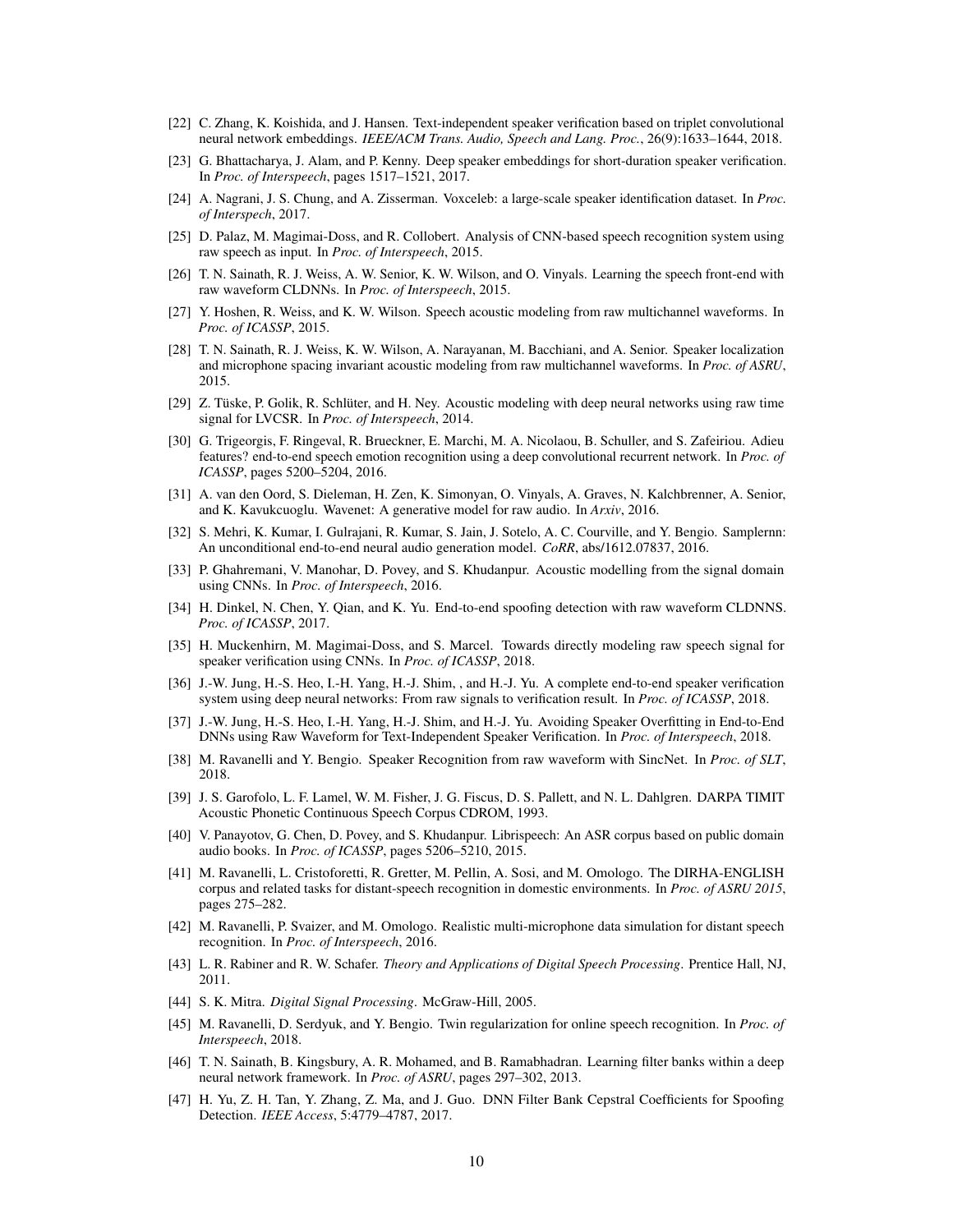- <span id="page-10-0"></span>[48] H. Seki, K. Yamamoto, and S. Nakagawa. A deep neural network integrated with filterbank learning for speech recognition. In *Proc. of ICASSP*, pages 5480–5484, 2017.
- <span id="page-10-1"></span>[49] N. Zeghidour, N. Usunier, I. Kokkinos, T. Schatz, G. Synnaeve, and E. Dupoux. Learning filterbanks from raw speech for phone recognition. In *Proc. of ICASSP*, pages 5509–5513, 2018.
- <span id="page-10-2"></span>[50] V. Papyan, Y. Romano, and M. Elad. Convolutional neural networks analyzed via convolutional sparse coding. *Journal of Machine Learning Research*, 18:83:1–83:52, 2017.
- <span id="page-10-3"></span>[51] S. Mallat. Understanding deep convolutional networks. *CoRR*, abs/1601.04920, 2016.
- <span id="page-10-4"></span>[52] D. Palaz and R. Magimai-Doss, M.and Collobert. End-to-end acoustic modeling using convolutional neural networks for automatic speech recognition. 2016.
- <span id="page-10-5"></span>[53] H. Muckenhirn, M. Magimai-Doss, and S. Marcel. On Learning Vocal Tract System Related Speaker Discriminative Information from Raw Signal Using CNNs. In *Proc. of Interspeech*, 2018.
- <span id="page-10-6"></span>[54] M. Ravanelli. *Deep learning for Distant Speech Recognition*. PhD Thesis, Unitn, 2017.
- <span id="page-10-7"></span>[55] M. Ravanelli, P. Brakel, M. Omologo, and Y. Bengio. A network of deep neural networks for distant speech recognition. In *Proc. of ICASSP*, pages 4880–4884, 2017.
- <span id="page-10-8"></span>[56] M. Ravanelli and M. Omologo. Contaminated speech training methods for robust DNN-HMM distant speech recognition. In *Proc. of Interspeech 2015*, pages 756–760.
- <span id="page-10-9"></span>[57] M. Ravanelli, T. Parcollet, and Y. Bengio. The PyTorch-Kaldi Speech Recognition Toolkit. In *arXiv:1811.07453*, 2018.
- <span id="page-10-10"></span>[58] A. K. Sarkar, D Matrouf, P.M. Bousquet, and J.F. Bonastre. Study of the effect of i-vector modeling on short and mismatch utterance duration for speaker verification. In *Proc. of Interspeech*, pages 2662–2665, 2012.
- <span id="page-10-11"></span>[59] R. Travadi, M. Van Segbroeck, and S. Narayanan. Modified-prior i-Vector Estimation for Language Identification of Short Duration Utterances. In *Proc. of Interspeech*, pages 3037–3041, 2014.
- <span id="page-10-12"></span>[60] A. Kanagasundaram, R. Vogt, D. Dean, S. Sridharan, and M. Mason. i-vector based speaker recognition on short utterances. In *Proc. of Interspeech*, pages 2341–2344, 2011.
- <span id="page-10-13"></span>[61] M. Matassoni, R. Astudillo, A. Katsamanis, and M. Ravanelli. The DIRHA-GRID corpus: baseline and tools for multi-room distant speech recognition using distributed microphones. In *Proc. of Interspeech 2014*, pages 1616–1617.
- <span id="page-10-14"></span>[62] E. Zwyssig, M. Ravanelli, P. Svaizer, and M. Omologo. A multi-channel corpus for distant-speech interaction in presence of known interferences. In *Proc. of ICASSP 2015*, pages 4480–4484.
- <span id="page-10-15"></span>[63] L. Cristoforetti, M. Ravanelli, M. Omologo, A. Sosi, A. Abad, M. Hagmueller, and P. Maragos. The DIRHA simulated corpus. In *Proc. of LREC 2014*, pages 2629–2634.
- <span id="page-10-16"></span>[64] Douglas P. and J. M. Baker. The design for the wall street journal-based csr corpus. In *Proceedings of the Workshop on Speech and Natural Language*, Proc. of HLT, pages 357–362, 1992.
- <span id="page-10-17"></span>[65] M. Ravanelli, A. Sosi, P. Svaizer, and M. Omologo. Impulse response estimation for robust speech recognition in a reverberant environment. In *Proc. of EUSIPCO 2012*.
- <span id="page-10-18"></span>[66] M. Ravanelli and M. Omologo. On the selection of the impulse responses for distant-speech recognition based on contaminated speech training. In *Proc. of Interspeech 2014*, pages 1028–1032.
- <span id="page-10-19"></span>[67] J. Ba, R. Kiros, and G. E. Hinton. Layer normalization. *CoRR*, abs/1607.06450, 2016.
- <span id="page-10-20"></span>[68] S. Ioffe and C. Szegedy. Batch normalization: Accelerating deep network training by reducing internal covariate shift. In *Proc. of ICML*, pages 448–456, 2015.
- <span id="page-10-21"></span>[69] M. Ravanelli, P. Brakel, M. Omologo, and Y. Bengio. Batch-normalized joint training for dnn-based distant speech recognition. In *Proc. of SLT*, 2016.
- <span id="page-10-22"></span>[70] A. L. Maas, A. Y. Hannun, and A. Y. Ng. Rectifier nonlinearities improve neural network acoustic models. In *Proc. of ICML*, 2013.
- <span id="page-10-23"></span>[71] X. Glorot and Y. Bengio. Understanding the difficulty of training deep feedforward neural networks. In *Proc. of AISTATS*, pages 249–256, 2010.
- <span id="page-10-24"></span>[72] D. Povey et al. The Kaldi Speech Recognition Toolkit. In *Proc. of ASRU*, 2011.
- <span id="page-10-25"></span>[73] A. Larcher, K. A. Lee, and S. Meignier. An extensible speaker identification sidekit in python. In *Proc. of ICASSP*, pages 5095–5099, 2016.